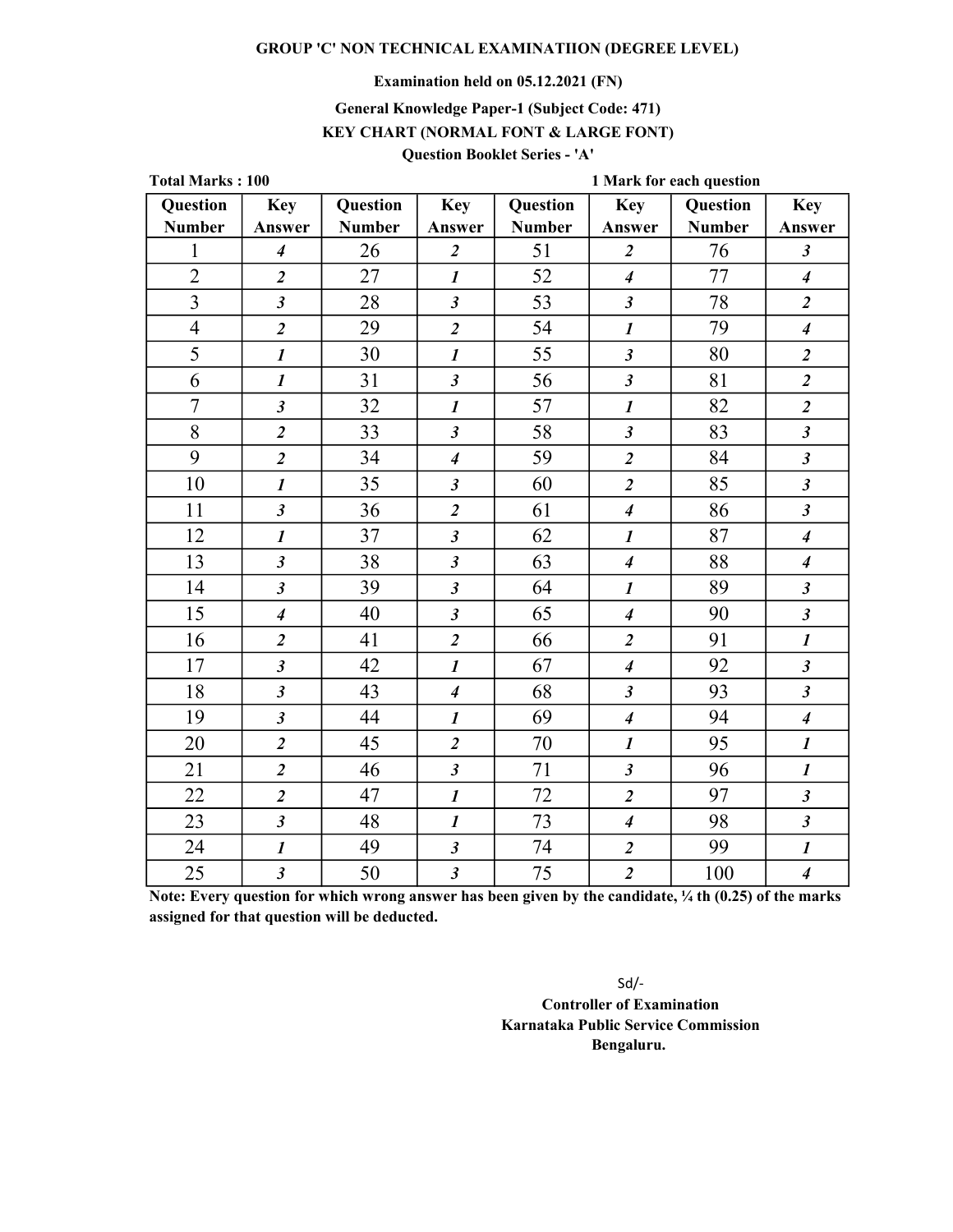### Examination held on 05.12.2021 (FN)

### General Knowledge Paper-1 (Subject Code: 471)

### KEY CHART (NORMAL FONT & LARGE FONT)

### Question Booklet Series - 'B'

| <b>Total Marks: 100</b> |                             |               |                             | 1 Mark for each question |                             |               |                             |  |
|-------------------------|-----------------------------|---------------|-----------------------------|--------------------------|-----------------------------|---------------|-----------------------------|--|
| Question                | <b>Key</b>                  | Question      | <b>Key</b>                  | Question                 | <b>Key</b>                  | Question      | <b>Key</b>                  |  |
| <b>Number</b>           | Answer                      | <b>Number</b> | Answer                      | <b>Number</b>            | Answer                      | <b>Number</b> | Answer                      |  |
| $\mathbf{1}$            | $\boldsymbol{2}$            | 26            | $\boldsymbol{\beta}$        | 51                       | $\boldsymbol{\beta}$        | 76            | $\boldsymbol{\beta}$        |  |
| $\overline{2}$          | $\overline{\boldsymbol{4}}$ | 27            | $\overline{\mathbf{c}}$     | 52                       | $\overline{2}$              | 77            | $\boldsymbol{l}$            |  |
| $\overline{3}$          | $\overline{2}$              | 28            | $\boldsymbol{l}$            | 53                       | $\boldsymbol{l}$            | 78            | $\mathfrak{z}$              |  |
| $\overline{4}$          | $\overline{\mathbf{2}}$     | 29            | $\boldsymbol{l}$            | 54                       | $\mathfrak{z}$              | 79            | $\boldsymbol{\mathfrak{z}}$ |  |
| 5                       | $\overline{\mathbf{c}}$     | 30            | $\overline{\mathbf{3}}$     | 55                       | $\boldsymbol{l}$            | 80            | $\boldsymbol{l}$            |  |
| 6                       | $\mathfrak{z}$              | 31            | $\overline{\mathbf{c}}$     | 56                       | $\mathfrak{z}$              | 81            | $\boldsymbol{\beta}$        |  |
| $\overline{7}$          | $\mathfrak{z}$              | 32            | $\overline{2}$              | 57                       | $\overline{\boldsymbol{4}}$ | 82            | $\overline{2}$              |  |
| 8                       | $\mathfrak{z}$              | 33            | $\boldsymbol{l}$            | 58                       | $\mathfrak{z}$              | 83            | $\overline{2}$              |  |
| 9                       | $\mathfrak{z}$              | 34            | $\mathfrak{z}$              | 59                       | $\overline{2}$              | 84            | $\overline{\boldsymbol{4}}$ |  |
| 10                      | $\overline{\boldsymbol{4}}$ | 35            | $\boldsymbol{l}$            | 60                       | $\mathfrak{z}$              | 85            | $\boldsymbol{l}$            |  |
| 11                      | $\overline{4}$              | 36            | $\boldsymbol{\mathfrak{z}}$ | 61                       | $\mathfrak{z}$              | 86            | $\boldsymbol{4}$            |  |
| 12                      | $\mathfrak{z}$              | 37            | $\mathfrak{z}$              | 62                       | $\mathfrak{z}$              | 87            | $\boldsymbol{l}$            |  |
| 13                      | $\mathfrak{z}$              | 38            | $\overline{\mathbf{4}}$     | 63                       | $\mathfrak{z}$              | 88            | $\overline{\boldsymbol{4}}$ |  |
| 14                      | $\boldsymbol{l}$            | 39            | $\overline{2}$              | 64                       | $\overline{2}$              | 89            | $\overline{2}$              |  |
| 15                      | $\mathfrak{z}$              | 40            | $\mathfrak{z}$              | 65                       | $\boldsymbol{l}$            | 90            | $\boldsymbol{4}$            |  |
| 16                      | $\boldsymbol{\beta}$        | 41            | $\mathfrak{z}$              | 66                       | $\overline{4}$              | 91            | $\boldsymbol{\beta}$        |  |
| 17                      | $\boldsymbol{4}$            | 42            | $\overline{\mathbf{3}}$     | 67                       | $\boldsymbol{l}$            | 92            | $\boldsymbol{4}$            |  |
| 18                      | $\boldsymbol{l}$            | 43            | $\overline{2}$              | 68                       | $\overline{2}$              | 93            | $\boldsymbol{l}$            |  |
| 19                      | $\boldsymbol{l}$            | 44            | $\overline{2}$              | 69                       | $\mathfrak{z}$              | 94            | $\boldsymbol{\beta}$        |  |
| 20                      | $\mathfrak{z}$              | 45            | $\overline{2}$              | 70                       | $\boldsymbol{l}$            | 95            | $\overline{\mathbf{c}}$     |  |
| 21                      | $\mathfrak{z}$              | 46            | $\boldsymbol{\mathfrak{z}}$ | 71                       | $\boldsymbol{l}$            | 96            | $\boldsymbol{4}$            |  |
| 22                      | $\boldsymbol{l}$            | 47            | $\boldsymbol{l}$            | 72                       | $\mathfrak{z}$              | 97            | $\overline{2}$              |  |
| 23                      | $\boldsymbol{4}$            | 48            | $\mathfrak{z}$              | 73                       | $\mathfrak{z}$              | 98            | $\overline{2}$              |  |
| 24                      | $\boldsymbol{4}$            | 49            | $\overline{\mathbf{c}}$     | 74                       | $\overline{\mathbf{c}}$     | 99            | $\mathfrak{z}$              |  |
| 25                      | $\overline{2}$              | 50            | $\boldsymbol{l}$            | 75                       | $\overline{4}$              | 100           | $\overline{\boldsymbol{4}}$ |  |

Note: Every question for which wrong answer has been given by the candidate, ¼ th (0.25) of the marks assigned for that question will be deducted.

> Sd/- Karnataka Public Service Commission Bengaluru. Controller of Examination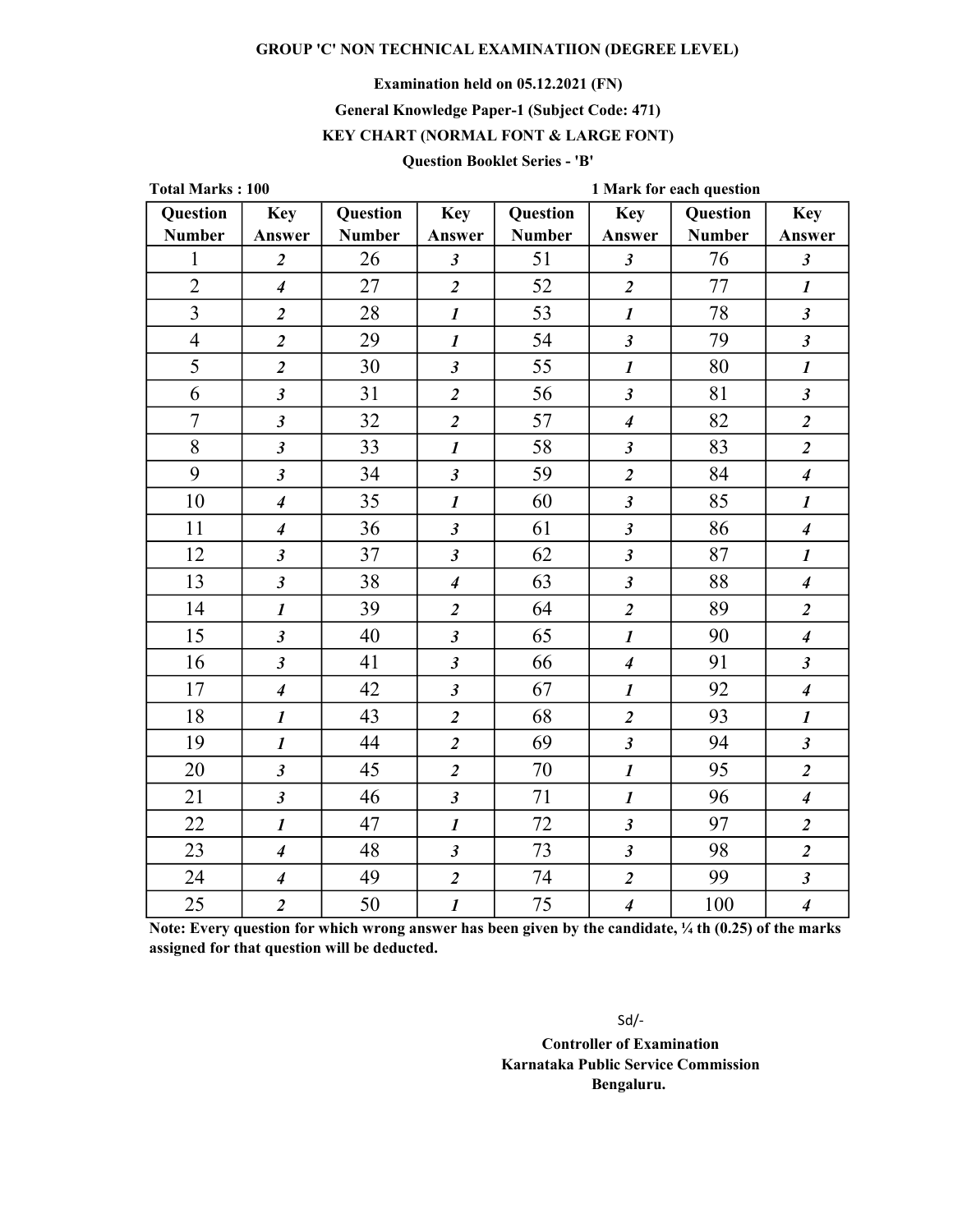### Examination held on 05.12.2021 (FN)

### General Knowledge Paper-1 (Subject Code: 471)

# KEY CHART (NORMAL FONT & LARGE FONT)

# Question Booklet Series - 'C'

| <b>Total Marks: 100</b> |                             |               |                             | 1 Mark for each question |                             |               |                         |  |
|-------------------------|-----------------------------|---------------|-----------------------------|--------------------------|-----------------------------|---------------|-------------------------|--|
| Question                | <b>Key</b>                  | Question      | <b>Key</b>                  | Question                 | <b>Key</b>                  | Question      | <b>Key</b>              |  |
| <b>Number</b>           | Answer                      | <b>Number</b> | Answer                      | <b>Number</b>            | Answer                      | <b>Number</b> | Answer                  |  |
| $\mathbf{1}$            | $\overline{2}$              | 26            | $\mathfrak{z}$              | 51                       | $\overline{\boldsymbol{4}}$ | 76            | $\overline{2}$          |  |
| $\overline{2}$          | $\overline{4}$              | 27            | $\overline{4}$              | 52                       | $\overline{2}$              | 77            | $\boldsymbol{l}$        |  |
| $\overline{3}$          | $\mathfrak{z}$              | 28            | $\overline{2}$              | 53                       | $\mathfrak{z}$              | 78            | $\mathfrak{z}$          |  |
| $\overline{4}$          | $\boldsymbol{l}$            | 29            | $\overline{4}$              | 54                       | $\overline{2}$              | 79            | $\overline{2}$          |  |
| $\overline{5}$          | $\mathfrak{z}$              | 30            | $\overline{2}$              | 55                       | $\boldsymbol{l}$            | 80            | $\boldsymbol{l}$        |  |
| 6                       | $\boldsymbol{\mathfrak{z}}$ | 31            | $\overline{2}$              | 56                       | $\boldsymbol{l}$            | 81            | $\mathfrak{z}$          |  |
| $\overline{7}$          | $\boldsymbol{l}$            | 32            | $\overline{2}$              | 57                       | $\mathfrak{z}$              | 82            | $\boldsymbol{l}$        |  |
| 8                       | $\mathfrak{z}$              | 33            | $\mathfrak{z}$              | 58                       | $\overline{2}$              | 83            | $\boldsymbol{\beta}$    |  |
| 9                       | $\overline{\mathbf{c}}$     | 34            | $\mathfrak{z}$              | 59                       | $\overline{2}$              | 84            | $\boldsymbol{4}$        |  |
| 10                      | $\overline{\mathbf{c}}$     | 35            | $\mathfrak{z}$              | 60                       | $\boldsymbol{l}$            | 85            | $\boldsymbol{\beta}$    |  |
| 11                      | $\boldsymbol{4}$            | 36            | $\mathfrak{z}$              | 61                       | $\mathfrak{z}$              | 86            | $\overline{\mathbf{c}}$ |  |
| 12                      | $\boldsymbol{l}$            | 37            | $\overline{\boldsymbol{4}}$ | 62                       | $\boldsymbol{l}$            | 87            | $\mathfrak{z}$          |  |
| 13                      | $\overline{\boldsymbol{4}}$ | 38            | $\overline{4}$              | 63                       | $\mathfrak{z}$              | 88            | $\mathfrak{z}$          |  |
| 14                      | $\boldsymbol{l}$            | 39            | $\mathfrak{z}$              | 64                       | $\mathfrak{z}$              | 89            | $\mathfrak{z}$          |  |
| 15                      | $\overline{\boldsymbol{4}}$ | 40            | $\mathfrak{z}$              | 65                       | $\overline{4}$              | 90            | $\overline{\mathbf{3}}$ |  |
| 16                      | $\overline{2}$              | 41            | $\boldsymbol{l}$            | 66                       | $\overline{2}$              | 91            | $\overline{\mathbf{c}}$ |  |
| 17                      | $\overline{\boldsymbol{4}}$ | 42            | $\mathfrak{z}$              | 67                       | $\mathfrak{z}$              | 92            | $\boldsymbol{l}$        |  |
| 18                      | $\boldsymbol{\mathfrak{z}}$ | 43            | $\mathfrak{z}$              | 68                       | $\mathfrak{z}$              | 93            | $\boldsymbol{4}$        |  |
| 19                      | $\boldsymbol{4}$            | 44            | $\overline{\boldsymbol{4}}$ | 69                       | $\mathfrak{z}$              | 94            | $\boldsymbol{l}$        |  |
| 20                      | $\boldsymbol{l}$            | 45            | $\boldsymbol{l}$            | 70                       | $\overline{2}$              | 95            | $\overline{\mathbf{c}}$ |  |
| 21                      | $\boldsymbol{\mathfrak{z}}$ | 46            | $\boldsymbol{l}$            | 71                       | $\overline{2}$              | 96            | $\mathfrak{z}$          |  |
| 22                      | $\overline{\mathbf{c}}$     | 47            | $\mathfrak{z}$              | 72                       | $\overline{2}$              | 97            | $\boldsymbol{l}$        |  |
| 23                      | $\boldsymbol{4}$            | 48            | $\mathfrak{z}$              | 73                       | $\mathfrak{z}$              | 98            | $\boldsymbol{l}$        |  |
| 24                      | $\overline{\mathbf{2}}$     | 49            | $\boldsymbol{l}$            | 74                       | $\boldsymbol{l}$            | 99            | $\boldsymbol{\beta}$    |  |
| 25                      | $\overline{2}$              | 50            | $\overline{4}$              | 75                       | $\overline{\mathbf{3}}$     | 100           | $\mathfrak{z}$          |  |

Note: Every question for which wrong answer has been given by the candidate, ¼ th (0.25) of the marks assigned for that question will be deducted.

Sd/-

Karnataka Public Service Commission Bengaluru. Controller of Examination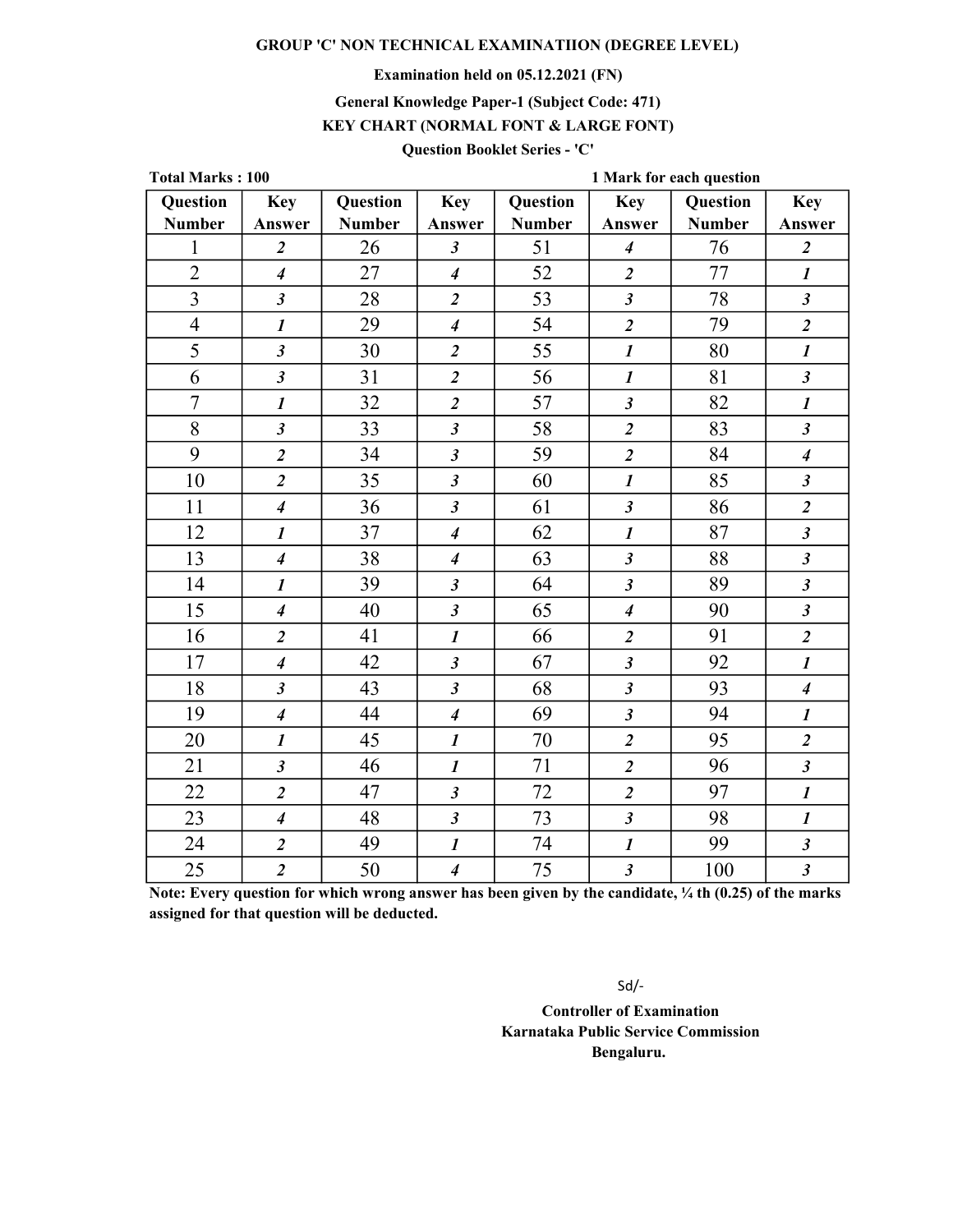### Examination held on 05.12.2021 (FN)

### General Knowledge Paper-1 (Subject Code: 471)

# KEY CHART (NORMAL FONT)

# Question Booklet Series - 'D'

| <b>Total Marks: 100</b> |                             |               |                             | 1 Mark for each question |                             |               |                             |  |
|-------------------------|-----------------------------|---------------|-----------------------------|--------------------------|-----------------------------|---------------|-----------------------------|--|
| Question                | <b>Key</b>                  | Question      | <b>Key</b>                  | Question                 | <b>Key</b>                  | Question      | <b>Key</b>                  |  |
| <b>Number</b>           | Answer                      | <b>Number</b> | Answer                      | <b>Number</b>            | Answer                      | <b>Number</b> | Answer                      |  |
| $\mathbf{1}$            | $\mathfrak{z}$              | 26            | $\mathfrak{z}$              | 51                       | $\overline{2}$              | 76            | $\overline{\boldsymbol{4}}$ |  |
| $\overline{2}$          | $\overline{\mathbf{c}}$     | 27            | $\overline{\mathbf{c}}$     | 52                       | $\overline{\mathbf{3}}$     | 77            | $\overline{\boldsymbol{4}}$ |  |
| $\overline{3}$          | $\boldsymbol{l}$            | 28            | $\overline{\mathbf{4}}$     | 53                       | $\overline{\boldsymbol{4}}$ | 78            | $\overline{\mathbf{c}}$     |  |
| $\overline{4}$          | $\mathfrak{z}$              | 29            | $\overline{\mathbf{3}}$     | 54                       | $\overline{2}$              | 79            | $\mathfrak{z}$              |  |
| 5                       | $\overline{\mathbf{2}}$     | 30            | $\boldsymbol{l}$            | 55                       | $\overline{\boldsymbol{4}}$ | 80            | $\overline{\mathbf{c}}$     |  |
| 6                       | $\boldsymbol{l}$            | 31            | $\mathfrak{z}$              | 56                       | $\overline{2}$              | 81            | $\boldsymbol{l}$            |  |
| $\overline{7}$          | $\mathfrak{z}$              | 32            | $\overline{\mathbf{3}}$     | 57                       | $\overline{2}$              | 82            | $\boldsymbol{l}$            |  |
| 8                       | $\boldsymbol{l}$            | 33            | $\boldsymbol{l}$            | 58                       | $\overline{2}$              | 83            | $\mathfrak{z}$              |  |
| 9                       | $\boldsymbol{\mathfrak{z}}$ | 34            | $\mathfrak{z}$              | 59                       | $\overline{\mathbf{3}}$     | 84            | $\overline{\mathbf{c}}$     |  |
| 10                      | $\boldsymbol{4}$            | 35            | $\overline{\mathbf{c}}$     | 60                       | $\mathfrak{z}$              | 85            | $\overline{\mathbf{c}}$     |  |
| 11                      | $\mathfrak{z}$              | 36            | $\overline{2}$              | 61                       | $\overline{\mathbf{3}}$     | 86            | $\boldsymbol{l}$            |  |
| 12                      | $\overline{\mathbf{2}}$     | 37            | $\overline{\mathbf{4}}$     | 62                       | $\mathfrak{z}$              | 87            | $\boldsymbol{\beta}$        |  |
| 13                      | $\boldsymbol{\mathfrak{z}}$ | 38            | $\boldsymbol{l}$            | 63                       | $\overline{4}$              | 88            | $\boldsymbol{l}$            |  |
| 14                      | $\boldsymbol{\mathfrak{z}}$ | 39            | $\overline{\boldsymbol{4}}$ | 64                       | $\overline{\boldsymbol{4}}$ | 89            | $\boldsymbol{\beta}$        |  |
| 15                      | $\mathfrak{z}$              | 40            | $\boldsymbol{l}$            | 65                       | $\mathfrak{z}$              | 90            | $\mathfrak{z}$              |  |
| 16                      | $\boldsymbol{\mathfrak{z}}$ | 41            | $\overline{\mathbf{4}}$     | 66                       | $\mathfrak{z}$              | 91            | $\boldsymbol{4}$            |  |
| 17                      | $\overline{\mathbf{c}}$     | 42            | $\overline{\mathbf{c}}$     | 67                       | $\boldsymbol{l}$            | 92            | $\overline{\mathbf{c}}$     |  |
| 18                      | $\boldsymbol{l}$            | 43            | $\overline{\mathbf{4}}$     | 68                       | $\mathfrak{z}$              | 93            | $\mathfrak{z}$              |  |
| 19                      | $\overline{\boldsymbol{4}}$ | 44            | $\mathfrak{z}$              | 69                       | $\mathfrak{z}$              | 94            | $\mathfrak{z}$              |  |
| 20                      | $\boldsymbol{l}$            | 45            | $\overline{\mathbf{4}}$     | 70                       | $\overline{\boldsymbol{4}}$ | 95            | $\boldsymbol{\mathfrak{z}}$ |  |
| 21                      | $\overline{2}$              | 46            | $\boldsymbol{l}$            | 71                       | $\boldsymbol{l}$            | 96            | $\overline{2}$              |  |
| 22                      | $\mathfrak{z}$              | 47            | $\mathfrak{z}$              | 72                       | $\boldsymbol{l}$            | 97            | $\overline{2}$              |  |
| 23                      | $\boldsymbol{l}$            | 48            | $\overline{2}$              | 73                       | $\mathfrak{z}$              | 98            | $\overline{\mathbf{c}}$     |  |
| 24                      | $\boldsymbol{l}$            | 49            | $\overline{\mathbf{4}}$     | 74                       | $\boldsymbol{\mathfrak{z}}$ | 99            | $\mathfrak{z}$              |  |
| 25                      | $\overline{\mathbf{3}}$     | 50            | $\overline{2}$              | 75                       | $\boldsymbol{l}$            | 100           | $\boldsymbol{l}$            |  |

Note: Every question for which wrong answer has been given by the candidate,  $\frac{1}{4}$  th (0.25) of the marks assigned for that question will be deducted.

Sd/-

Karnataka Public Service Commission Bengaluru. Controller of Examination